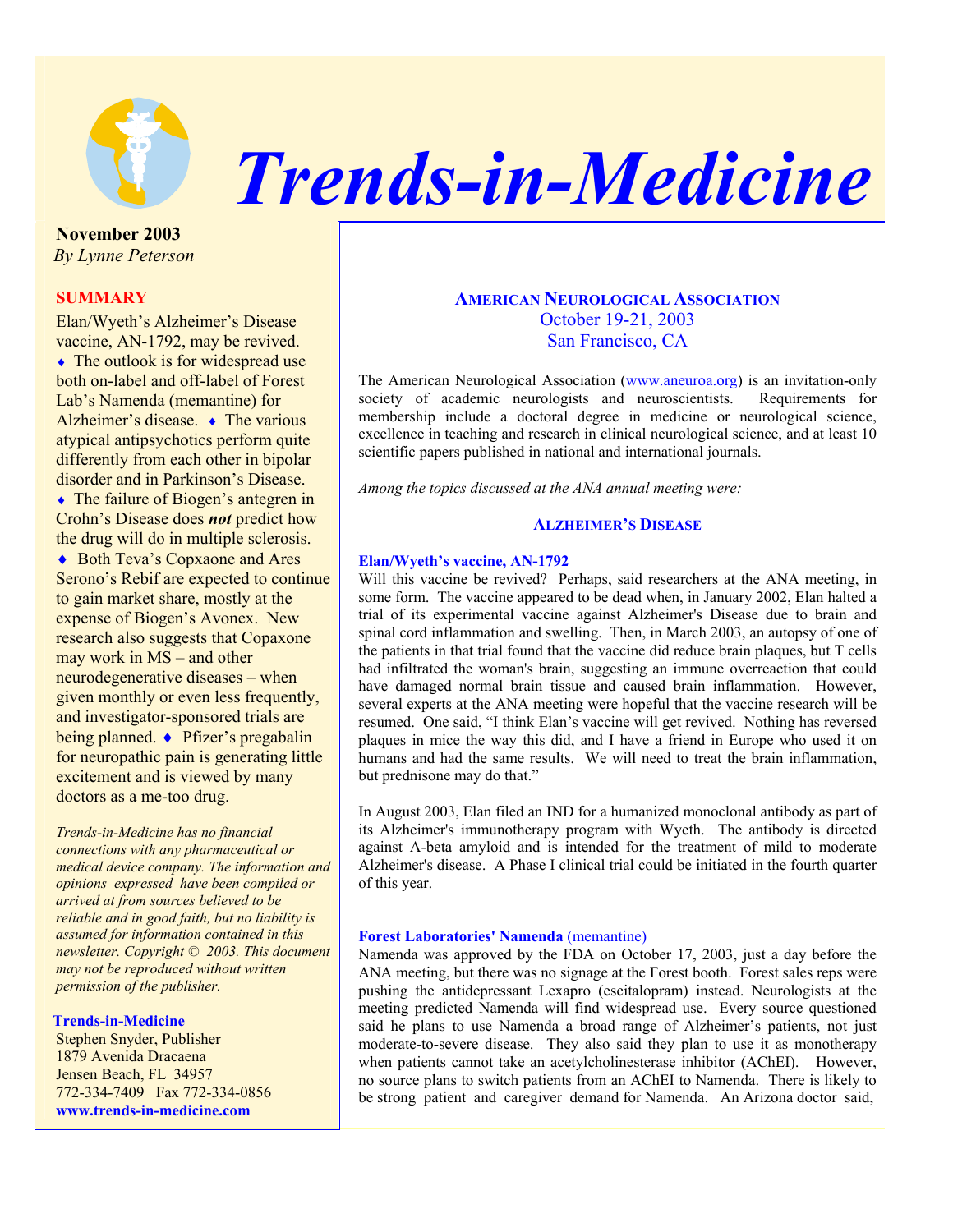"Patients have been asking for memantine for six months. I'll use it in all Alzheimer's patients, not just moderate-to-severe patients, and not just in combination with an AChEI." A New York neurologist said, "I'll use it as monotherapy as well as combination therapy." Another New York doctor said, "A number of patients are already getting it from overseas. Most moderate-to-severe patients will get it. There will be huge family pressure, and there has been nothing for severe patients. I'll probably also prescribe memantine to many mild patients. A lot of patients will get it, but insurance and cost will be the issue." A Louisiana doctor said, "There is a tremendous amount of interest in memantine. People are grasping at straws. There will be a lot of pressure to use it offlabel, and I will do that. If there is demand from patients – and I expect there will be  $- I$  will use it in any Alzheimer's patient as add-on therapy."

Data is expected before the end of the year (by press release) from two monotherapy trials. Doctors questioned at the ANA meeting had not heard anything about the results yet, and there were only sales reps (not senior officials) at the Forest booth. In fact, the booth didn't even have any Namenda signage.

- **1. MEM-MD-10:** monotherapy in mild-moderate Alzheimer's. This is a 24-week trial in 300-400 patients. The primary endpoints are ADAS-COG and CIBIC+. The results may be presented at the American College of Neuropsychopharmacology (ACNP) meeting in San Juan, Puerto Rico, December 7-11, 2003.
- **2. MEM-MD-01:** monotherapy in moderate-severe Alzheimer's. This also is a 24-week trial in 300-400 patients. The primary endpoints are SIB and ADL. Complete results may be presented at the American Geriatrics Society meeting in Las Vegas from May 17-21, 2004.

## **PFIZER'S Aricept (donepezil)**

Shortly after the ANA meeting, Duke University researchers reported that a randomized, double-blind, placebo-controlled study found that Aricept appears to cause physical improvements in the hippocampus and other brain regions of patients with mild to moderate Alzheimer's Disease. They used MRI technology to track brain changes in 67 patients taking Aricept over 24 weeks (followed by a six-week period in which all participants received only placebo), and they found that levels of *N*-acetylaspartate increased and the hippocampus deteriorated more slowly than among placebo patients. The author of the study said, "The implication is that we may be able to do something to change the progression of this disease…When someone has Alzheimer's disease, the brain begins to deteriorate as the gray matter shrinks, and the disease progresses…We are unsure of why and how donepezil slowed the loss of hippocampal volume, but we think the drug may help to improve cognition by increasing the levels of *N*acetylaspartate in the brain, at least temporarily." This suggests a medication could be developed that would affect the progression of brain changes in Alzheimer's Disease.

## **BIPOLAR DISORDER**

In 2000, **Lilly's Zyprexa** (olanzapine) became the first atypical antipsychotic to gain FDA approval for the short-term monotherapy treatment of acute bipolar mania. Recently, it was approved in combination with other mood stabilizers. Other atypical antipsychotics are also seeking approval for bipolar mania.

Sources at ANA insisted that the atypical antipsychotics differ from each other more in bipolar disorder than they do in schizophrenia. One source said, "In bipolar disorder, the more sedating atypicals – like olanzapine-- appear to do better...It is too early to say how Abilify (Bristol-Myers Squibb, aripiprazole) will do, but I understand it can cause mania, which is not good in bipolar disorder, so the jury is still out on Abilify."

## **MULTIPLE SCLEROSIS**

Among the unanswered questions about MS are:

- Is there a virus?
- What causes progression?
- What is benign MS? Why do some patients do well and others don't?
- What is altered in the immune system of MS patients? What is wrong?
- How does MS start?

Some experts insisted that a virus is the causative agent in MS. Others are equally convinced that MS is a degenerative disease as well as an inflammatory disease. An expert said, "Any infectious agent -- a virus, bacteria -- could be a trigger for the immune system, or there may be a chronic infection in the brain of MS patients that we need to find…We don't know what causes MS…We need to keep an open mind." Another expert said, "Inflammation in MS may be a sign of repair, and reducing inflammation may interfere with repair."

Doctors were impressed with a study which showed that there is a wide variation in the rate at which MS patients progress from an EDSS score of 0 to 4.0, but once MS patients reach an EDSS score of 4.0, then progression to EDSS 7.0 occurs at the same rate. This raises the possibility of pre-programmed neurodegeneration, a speaker said. An expert commented, "It may be that once things start (happening) in the brain the effect at other sites is not the driving factor."

Researchers know that some MS patients have a benign form of the disease that does not appear to progress, but identifying these patients has been impossible. A Mayo Clinic researcher presented a study showing that patients with an EDSS  $\leq 2.0$ after 10 years have benign disease and don't need treatment.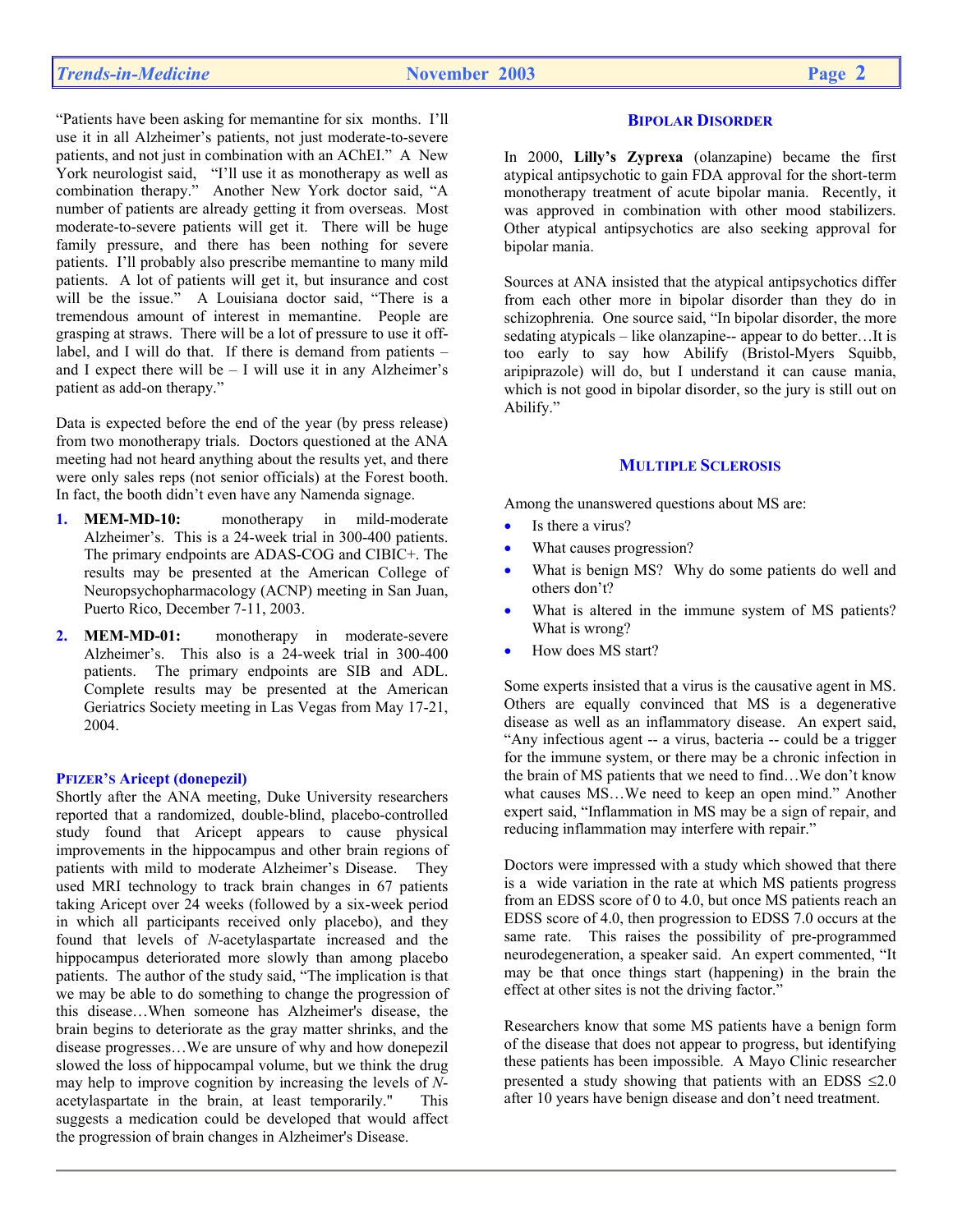# *Trends-in-Medicine* **November 2003 Page 3**

## **MRI imaging**

Doctors continue to believe that MRI imaging is valuable in MS, but the results still cannot be used as a long-term outcome predictor or a surrogate marker. An expert said, "Most of the field believe it is not a proven surrogate. We are nowhere near FDA-approvability for use of MRI in short-term trials."

#### **Combination therapy**

A few sources said they are increasingly using combinations of different MS drugs – when insurance carriers will pay for it – but generally not an interferon plus Copaxone.

## **BIOGEN'S antegren**

No information was available on the upcoming interim look at the Phase III data; no one has any idea what it will look like, and a Biogen official insisted nothing will be made public unless the DSMB finds the results so negative that the trial must be halted. The final data is expected at the American Academy of Neurology meeting in Miami in April 2005.

The failure of antegren in Crohn's Disease does *not* predict how the drug will do in multiple sclerosis, experts agreed. Sources are not excited about antegren; they are taking a very measured wait-and-see attitude. An expert said, "Animal models are notoriously unreliable in MS, so antegren could fail in Crohn's and do well in MS – or not." Another expert said, "A positive Phase II trial doesn't assure Phase III success. But what happened in Crohn's has no bearing on antegren in MS. They are substantially different diseases." A California doctor said, "The results in Crohn's were not good, but they are not really negative either. T cells in MS may be different than in Crohn's. So, the Crohn's results don't impact the results in MS<sup>"</sup>

#### **BIOGEN'S Avonex**

Rebif and Copaxone share gains are coming mostly at the expense of Avonex, and that trend is likely to continue.

#### **ITERATIVE THERAPEUTICS**

This company was founded just a month ago by University of Chicago researchers to commercialize Fc receptor ligands, which have a potential therapeutic role in MS.

## **SERONO/PFIZER'S Rebif**

Rebif market share has not peaked. Sources predicted it will continue to gain market gradually. A New England doctor said, "Rebif is still new, and use is continuing to increase." A Wisconsin doctor said, "Rebif use increased, then plateaued and is now going up again."

Several sources mentioned that they are seeing a few cases of elevated liver enzymes with Rebif. No one has stopped using

Rebif or cut back on usage as a result, but doctors said they are keeping an eye on this issue. A West Coast doctor said, "I had a patient on Rebif that had liver failure. The liver abnormality side effects need to be watched." Serono's sales reps insisted the incidence of liver enzyme elevations is no higher with Rebif than with other interferons and suggested that the level of "noise" over this issue may be due to countermarketing by competitors. A Canadian doctor said, "I'm concerned about the occasional Rebif side effects. Antibodies are worse than with other interferons. There are injection site reactions and malaise. And there have been a couple of reports of ALT <3xULN, and that is a bit of a concern." A Midwest doctor said, "We've seen some ALT problems. When that occurs, we reduce the dose to half. Only one patient has had to discontinue Rebif completely as a result of liver abnormalities."

## **TEVA PHARMACEUTICALS' Copaxone (glatiramer acetate, copolymer-1)**

Copaxone market share will increase over the next year, sources generally agreed. When Copaxone is used in lieu of an interferon, it is generally because of lifestyle issues, side effect reasons, or "insufficient" response to one of the interferons. A Texas neurologist said, "People are getting more experience with it, are surprised it works, and are using it more."

An MS researcher presented some animal data suggesting that Copaxone may be effective in other neurodegenerative diseases, such as ALS. Copaxone may be more effective when given less frequently, perhaps monthly, quarterly or yearly. A researcher said, "Vaccination with copolymer-1 leads to neuroprotection…A single injection, unlikely daily injections, is beneficial. Daily injection may lead to anergy, but a single injection may be neuroprotective." Other experts said they were intrigued with this animal data, and they said investigators will start human trials of different dosing regimens.

## **NEUROPATHIC PAIN**

#### **PFIZER'S pregabalin**

Sources expressed little excitement about pregabalin for neuropathic pain. They also indicated that pregabalin is poorly differentiated from Pfizer's Neurontin (gabapentin). A Louisiana doctor said, "Pregabalin is a me-too drug. Gabapentin has a broader indication; pregabalin is more in the class with other anti-convulsants." A Utah doctor said, "There is no excitement about pregabalin, but it is another bullet in our armamentarium"

#### **SANOFI'S Gabitril (tiagabine)**

A poster supported further development of this anti-convulsant for diabetic polyneuropathy.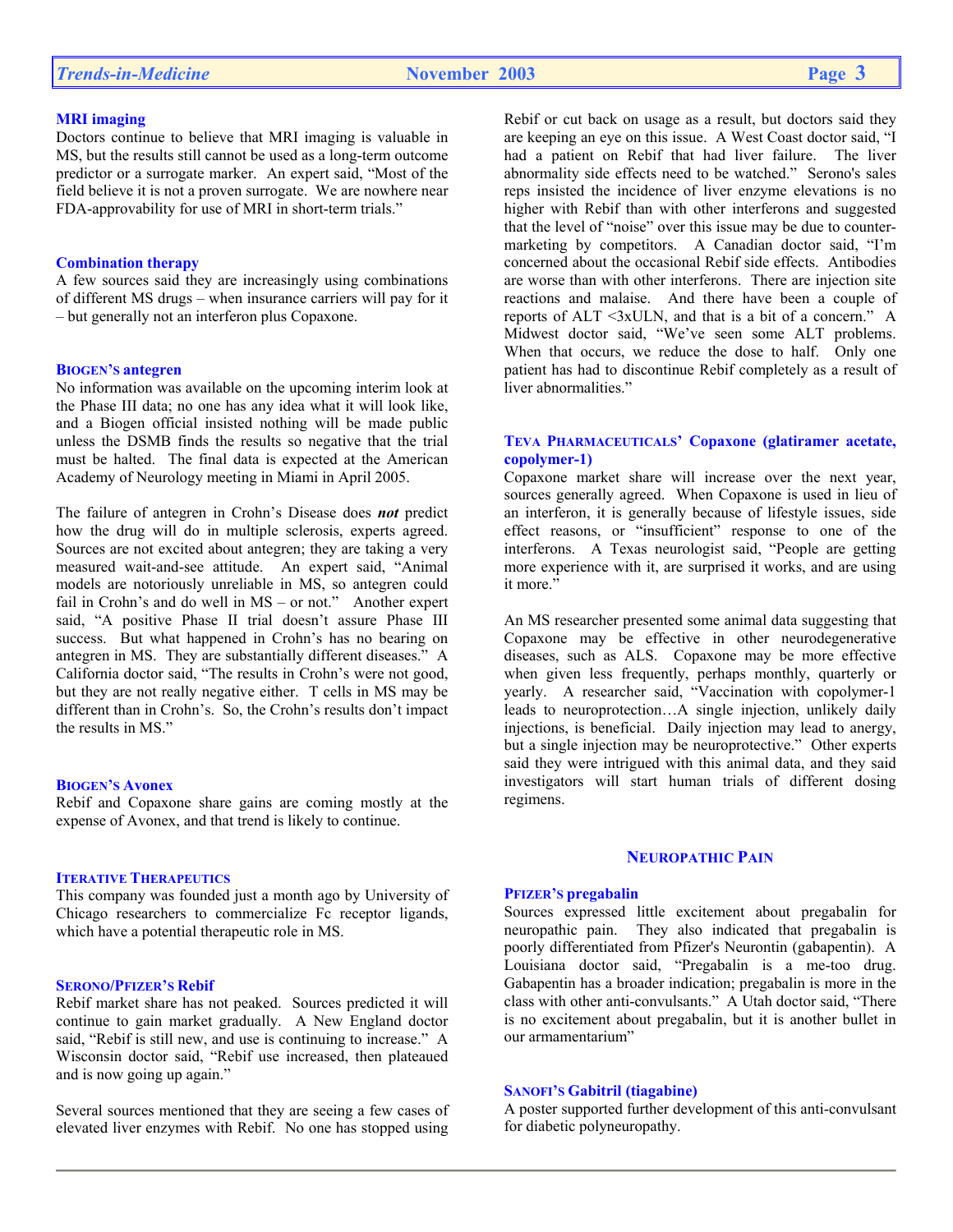## **PARKINSON'S DISEASE (PD)**

Second line Parkinson's drugs -- Pfizer's Mirapex (pramipexole), Pfizer's Cabaser/Dostinex (cabergoline), etc. – are dopamine-sparing, but they can cause sudden sleepiness. If that happens, sources said, they cut the dose or switch patients to another agent. An Illinois doctor said, "All these agents can cause daytime sleepiness."

Many PD patients suffer from hallucinations. These are mostly nocturnal visualizations of people or animals in vivid color, but generally they are not auditory, tactile or frightening to patients – though they can be more difficult for caregivers. A speaker identified three key risk factors for PD hallucinations: (1) co-existence of cognitive problems, (2) depression, and (3) sleep problems. The use, dose or initiation of levodopa is *not* a risk factor.

#### **BERTEK'S apomorphine**

TAP Pharmaceuticals has the rights to sell apomorphine in the U.S. for erectile dysfunction, but Bertek has the rights in Parkinson's Disease. Apomorphine helps eliminate "off" time, and Bertek has developed a subcutaneous pen injector system that patients or caregivers can use to quickly terminate an unexpected "off" episode. Apomorphine can cause significant nausea, but a source said the nausea can be relieved by pre-treatment with tiagabine for the first month (and then discontinuing the tiagabine). The idea would be for patients to use the apomorphine from once to three times a day, on a PRN basis. A doctor questioned whether insurance companies will be willing to pay for this, "Coverage will be an issue. If initiation in a doctor's office is required with titration over two hours, that will severely limit use."

#### **CEPHALON'S CEP-1347**

CEP-1347 is currently in a two-year Phase II/III trial in patients with very early disease who don't need medication at the time of diagnosis to see if the drug can prevent progression. Enrollment should finish in the first quarter of 2004, and it is a two year study, so the first patients will not complete until January 2005. A researcher said, "CEP-1347 is being studied in new onset patients for neuroprotection, not for treatment of symptoms. It has promise in preventing apoptosis."

## **Atypical antipsychotics**

The effect of atypical antipsychotics in PD patients is extremely variable; experts insisted there is not as much

class effect in PD as there is in schizophrenia. Novartis's Clozaril (clozapine) appears to be the most effective, having been shown in double-blind, randomized trials to abate hallucinations.

A 12-week, double-blind study at Baylor University of 200 mg quetiapine (**AstraZeneca's Seroquel**) in 31 patients with PD psychosis found the drug did not improve psychosis compared to placebo, though it was well-tolerated and did not worsen PD motor signs. About half the patients went on to Clozaril, about a third improved to the point where they stopped taking any medication, and about one-sixth remained on quetiapine. The investigator said, "We did the same study with olanzapine (**Lill Zyprexa**), and it significantly worsened gait and other things. It had a more robust effect (on psychosis), but that was more than countered by a worsening of PD."

Another study found that Seroquel causes diabetes in PD patients treated with it. However, the researcher said her preference is still to use Seroquel for the psychosis of PD because it is the most effective atypical antipsychotic. She said, "The atypicals are not the same in PD. Risperidone (**Johnson & Johnson's Risperdal**) looked good at first, but then it was found to worsen PD symptoms. Zyprexa doesn't work well in PD. It is too early to be sure about aripiprazole (Bristol-Myers Squibb's Abilify), but the results appear mixed so far. You cannot assume how an atypical works in schizophrenia is how it will work in PD."

#### **TEVA'S rasagiline**

Rasagiline is a novel, potent, second-generation, selective, irreversible monoamine oxidase type-B (MAO-B) inhibitor that blocks the breakdown of dopamine. Results were presented from the 26-week PRESTO study of 472 patients who were experiencing motor fluctuations despite optimized

| <b>Measurement</b>                                                                       | $0.5$ mg/day<br>rasagiline<br>$n=164$  | $1.0$ mg/day<br>rasagiline<br>$n=149$    | <b>Placebo</b><br>$n=159$ |
|------------------------------------------------------------------------------------------|----------------------------------------|------------------------------------------|---------------------------|
| <b>Primary endpoint:</b><br>Change in daily "off" time from<br>baseline                  | $-1.41$ hours<br>$(p<.02$ vs. placebo) | $-1.85$ hours<br>$(p<.0001$ vs. placebo) | $-0.91$ hours             |
| Change from baseline in mean<br>total daily "on" time without<br>troublesome dyskinesias | 1.01 hours                             | $1.28$ hours                             | $0.49$ hours              |
| Change from baseline in mean<br>total daily "on" time with<br>troublesome dyskinesias    | $0.21$ hours<br>(nss vs. placebo)      | $0.62$ hours<br>$(p<.05$ vs. placebo)    | $0.26$ hours              |
| Global improvement by examiner                                                           | $-.039$<br>$(p=.0027)$                 | $-0.68$<br>$(p<.001$ vs. placebo)        | N/A                       |
| Adverse events                                                                           | 86.8%                                  | 90.9%                                    | 94.6%                     |
| Serious adverse events                                                                   | 57.2%                                  | 66.5%                                    | $60.4\%$                  |
| Termination                                                                              | 11.9%                                  | 13.4%                                    | 11.4%                     |

## **PRESTO Results**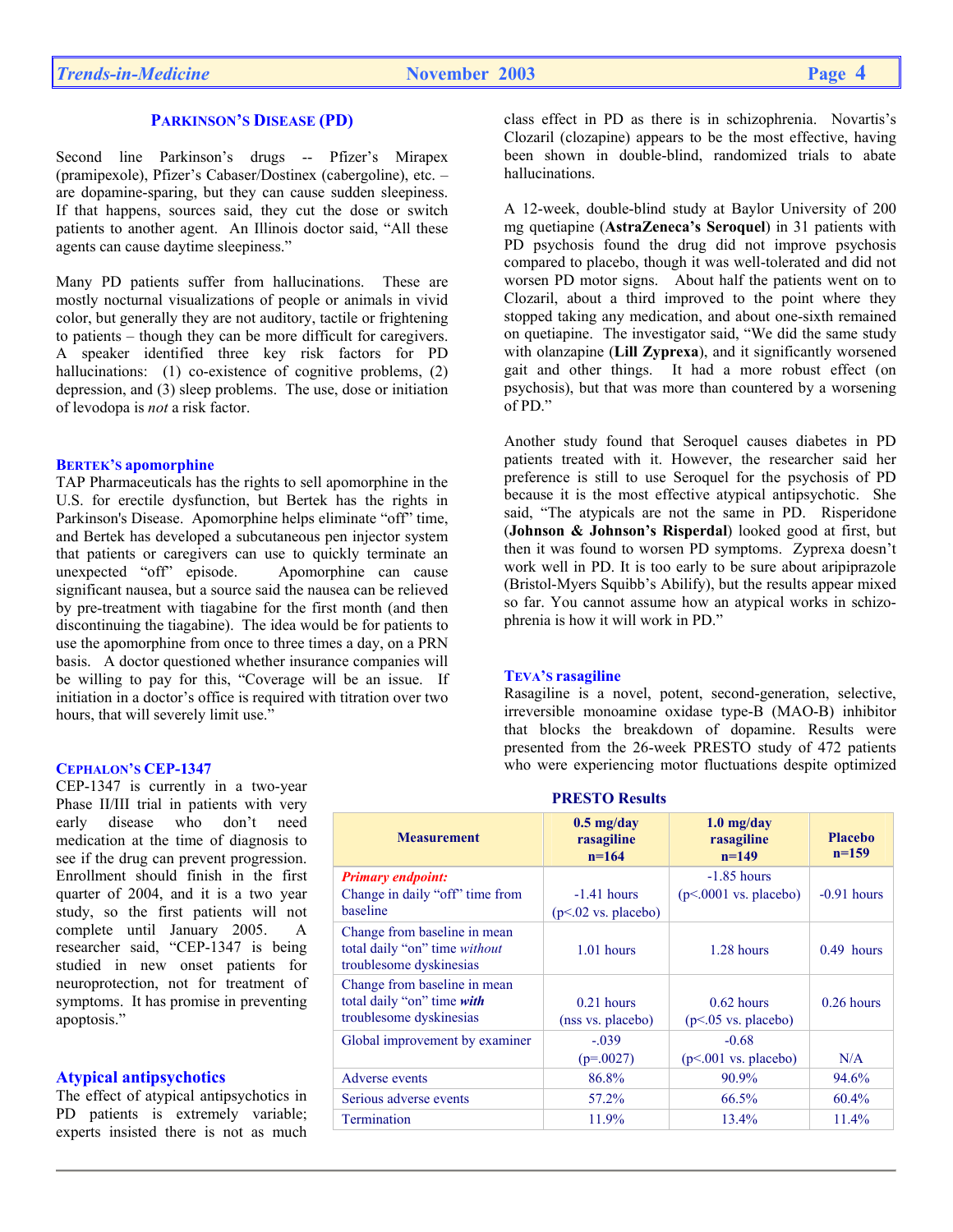dosages of levodopa. The trial showed that either 0.5 mg or 1.0 mg QD rasagiline, added to levodopa therapy, significantly reduced total "off" time (when Parkinson's symptoms were not adequately controlled) and improved motor function. An expert said, "This is exciting. It is a new and improved selegiline with fewer side effects."

## **STROKE**

After numerous stroke drug failures over the past 10 years, doctors are wary of new agents. Nothing on the horizon is generating much excitement. The exception is **AstraZeneca's Exanta** (ximelagatran). Doctors questioned about new agents all mentioned Exanta, and they predicted it will do very well as a replacement for warfarin – if the liver enzyme issue doesn't worsen. One commented, "Liver monitoring is easier and less costly than warfarin monitoring."

Several reasons were cited for drugs failing in human clinical trials that looked promising in animal studies:

- 1. Study noise scale problems, bad luck, the heterogeneity of human stroke, etc.
- 2. Clinical requirement for a lasting benefit.
- 3. Serious design flaws in many studies due to: treatment delay, inadequate dosing, limited power, etc.
- 4. Biological differences between animals and humans.
	- a. The human brain is bigger and diffusion is less effective.
	- b. The human brain has more white matter  $(33\%),$ which likely dies by a different mechanism than gray matter does.
	- c. Human stroke has greater variability in ischemic onset and magnitude.

The lessons identified for future stroke studies:

- Pick models with a robust effect e.g., cats or primates, not just rats.
- Control temperature.
- Test multiple agents though this is unlikely soon.
- Initially a drug can do better in either white or gray matter, but eventually it will need to have an effect in both.
- Design the study well, with particular attention to patient selection and power.

**ASTRAZENECA/RENOVIS'S NXY-059** is in a Phase IIb/III study to assess its efficacy and safety with intravenous administration in acute ischemic stroke. The trial is a double blind, randomized, placebo controlled, parallel group, multicenter study. One expert said, "I think the data looks great so far." But another expert said, "I don't think NXY-059 works."

#### **BARR LABORATORIES' BRL-52537**

Early animal studies have encouraged researchers about this kappa-opioid receptor agonist, but they said Barr is not interested in pursuing this agent in stroke. One said, "Barr is leery of the neuroprotection area."

#### **THE MEDICINE COMPANY'S clevidipine**

This ultra short-acting dihydropyridine calcium channel antagonist, licensed from AstraZeneca, is being investigated as a treatment for stroke. Clevidipine, an IV agent, acts by selectively relaxing smooth muscle cells that line small arteries, resulting in widening of the arterial lumen and reduction of blood pressure. The potential advantages of clevidipine are:

- Ease of use.
- Short-half life.
- Demonstrated safety.
- May minimize reflex tachycardia.
- Metabolized by enzymes in blood plasma, independently of the liver and kidney.
- May be cardiac- and renal-protective during ischemic events.
- Fast control of blood pressure.

Phase III trials are supposed to start by the end of 2003, but sources were not optimistic. One said, "I can't get excited after all the stroke drugs that have failed. I'll wait and see what happens with it."

#### **MISCELLANEOUS**

#### **Botulinum toxic**

- $\blacktriangleright$  A double-blind study of 14 patients found that 5,000 U of botulinum toxin B, given in one injection, did not significantly improve freezing of gait in Parkinson's Disease.
- ¾ An expert predicted that Allergan's Botox would get approved for migraine but commented, "I wish we could tell who will respond."
- ¾ A Mayo Clinic study found that Inamed's Dysport (botulinum toxin A) can be diluted with 2% lidocaine just as Elan's Myobloc (botulinum toxin B) – but the study found no difference in perception of pain with or without the lidocaine.

## **FUJISAWA'S Prograf (tacrolimus, FK-506)**

A mouse study suggested this may have utility in MS. Researchers noted: "Pharmacologic agents that can protect against axonal loss or promote axonal regeneration may be useful for preventing the deteriorating course of MS (and the conversion from relapsing remitting to chronic progressive MS." The study compared FK-506 to cyclosporine (CsA) and an FK-506 derivative. The study found: "FK-506 reduced clinical severity of the initial phase of EAE and completely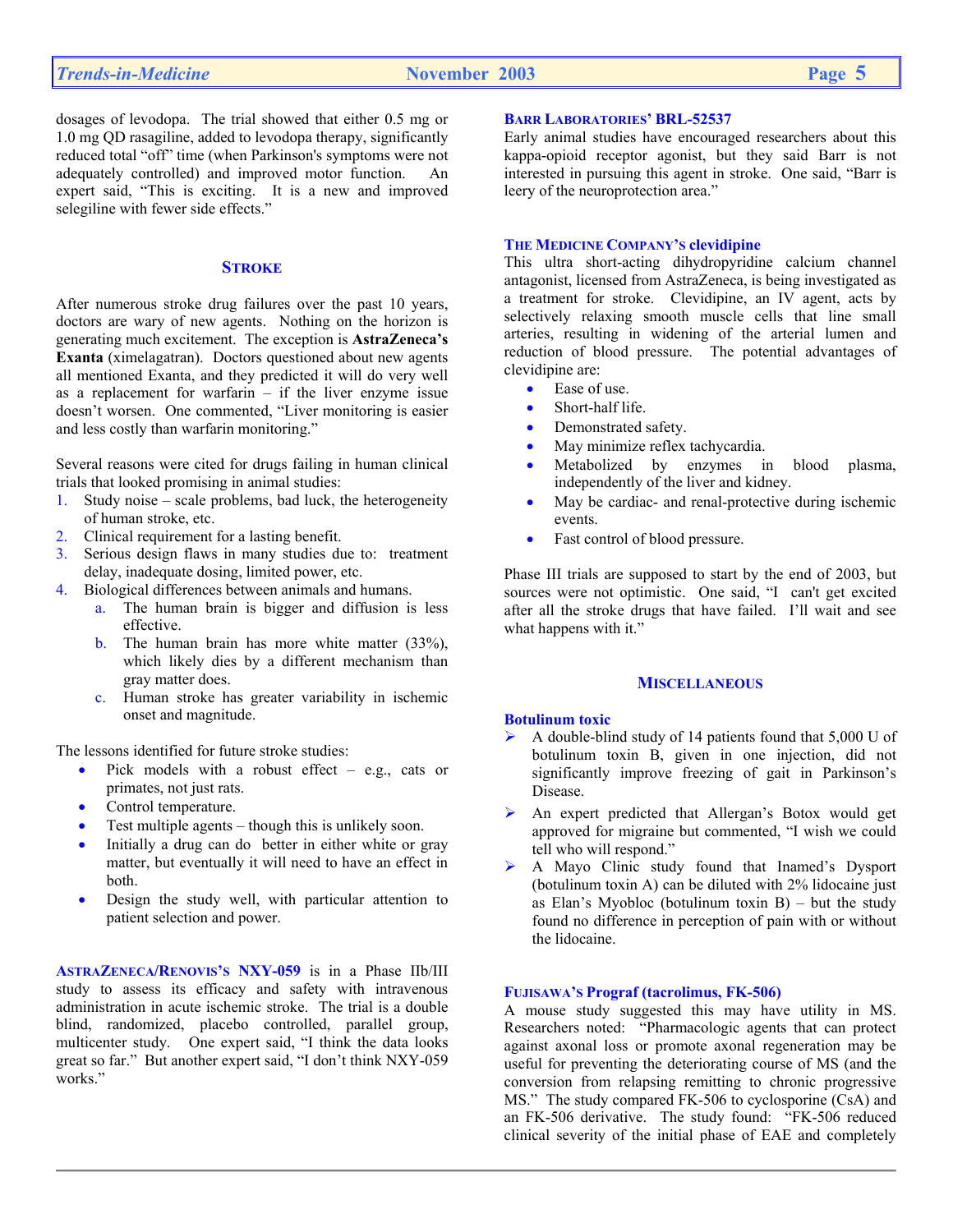prevented relapse and dramatically lowered (by 90%) the degree of damage in the spinal cord…CsA reduced severity in the initial phase of EAE but did not prevent relapse and reduced spinal cord damage by 30%…The FK-506 derivative (FR-131706) did not alter the course of EAE but reduced the degree of spinal cord damage by 50%."

#### **IDEC PHARMACEUTICALS' Rituxan (rituximab)**

A small (10 patient), open-label, Phase II study of Rituxan as add-on therapy in MS found that 25 ft. walk remained stable or improved in 6 of 7 patients and CSF IgG decreased by 32%. Researchers concluded, "Rituxan is safe in relapsing MS patients as add-on therapy. Peripheral blood B cells were virtually depleted in all patients. Serum and CSF antibodies to rMOG were not changed at five months post-treatment, and CSF-B cells were decreased but not eliminated in all patients." A Genentech official, asked if the company was considering a larger trial, said it is under consideration, but indicated the company was waiting for the MRI data before making a final decision. An MS expert said, "I think the monoclonal antibodies deserve to be studied in MS." Another expert said, "This could be an interesting story."

#### **POETIC GENETICS**

This small, private company (www.poetgene.com) was formed by Stanford genetics researcher Michele Calos, PhD, to research integrase-mediated gene therapy. At the ANA meeting, scientists reported on a mouse study in which they successfully inserted genes into muscle cells using rings of genetic material called plasmids. The key ingredient that allowed the genes in the plasmid to be integrated into the host muscle cell's genetic materials was a protein called integrase. Plasmids normally don't integrate genes as efficiently into the host cell's genome, but the use of integrase assists this process. The therapy holds promise for treating muscular dystrophy.

#### **TAKEDA'S Ramelteon (TAK-375)**

This novel indenofuran derivative, a selective ML1 receptor agonist, is in Phase III trials to treat insomnia. Cat data was presented at this meeting indicating TAK-375 does not cause the adverse effects normally associated with benzodiazepines, such as learning and memory impairment, motor dysfunction or drug dependence.

## **TRANSKARYOTIC THERAPIES'S Replagal**

Genzyme's Fabrazyme gained FDA approval (and orphan drug status) this year, and TKT's Replagal did not, but both drugs continue to battle it out in Europe. A U.K. study presented at the ANA meeting found that Replagal reversed hearing deteriorating and showed a gradual improvement in patients, suggesting, researchers concluded, a need for longterm treatment.

## **UCB PHARMA'S levetiracetam**

A poster reported on a four week, open-label, 10-patient, pilot study which found that levetiracetam showed "no significant improvement in efficacy" for essential tremor. Researchers concluded, "Our results do not support controlled trials at these doses (500 mg BID or 1500 mg BID)."

Another study of levetiracetam in myoclonus was equally pessimistic. Researchers said, "Only two of eight patients showed an improvement, but, in view of the early anecdotal reports of dramatic outcomes, it may be considered as add-on therapy in patients with intractable myoclonus on conventional treatment."

## **Free Radicals a Major Suspect in ALS**

Evidence is mounting that free radicals play a major role in the death of nerve cells in amyotrophic lateral sclerosis. Research has suggested that the motor neurons in these patients are dying, at least in part, because they are being overburdened with glutamate. Researchers from the University of California, Irvine, presented evidence of a vicious feedforward loop in which free radicals prevent the destruction of glutamate. As glutamate levels rise, cells respond by producing yet more free radicals, further interfering with the clearance of glutamate.

#### **Possible Free Radical Assay to Identify Alzheimer's**

Doctors and patients would love to have an accurate and simple way to diagnose and then track the progression of Alzheimer's disease, but so far blood tests and spinal taps have not been found to accurately reflect brain levels of betaamyloid, the toxic protein that is the prime suspect in the disease. A researcher from the Farber Institute of Neurosciences in Philadelphia reported that F2-isoprostanes – by products of free radical processes in the brain – increase in parallel as beta-amyloid levels rise in the brains of aging mice.

#### **Limbic Encephalitis Treatable**

Many patients suffering from limbic encephalitis – a rare but debilitating dementia-like neurological disorder typically blamed on an immune response to a tumor – may instead have a different immune system syndrome that is treatable with existing therapies. However, in many cases of limbic encephalitis, no evidence of a tumor is found. British researchers reported that potassium channel antibodies in the circulation of unexplained limbic encephalitis responded to treatment with immunological therapies such as plasma exchange, intravenous immunoglobulin, and steroids.

#### **Stems Cells Aid Nerve Regeneration**

Even months after an injury, stem cells can help rescue damaged nerve fibers, a rat study found. Johns Hopkins Researchers reported that stem cells supply key nutritive